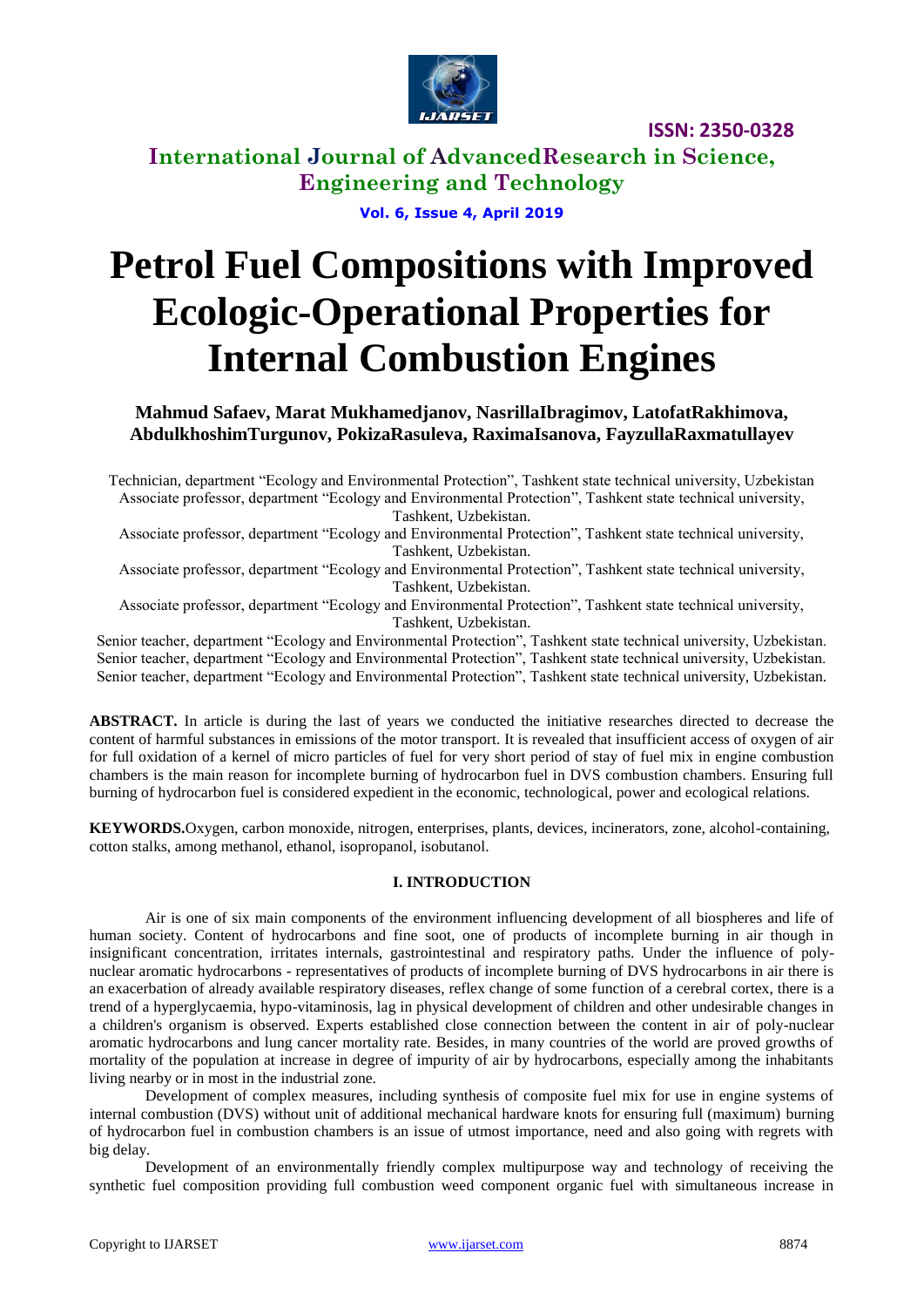

# **International Journal of AdvancedResearch in Science, Engineering and Technology**

# **Vol. 6, Issue 4, April 2019**

octane number in DVS where on a flexible production cycle at full sanitary ensuring process, without decrease in energy potential of the used energy carrier is one of the main objectives of today.

#### **II. SIGNIFICANCE OF THE SYSTEM**

In article is during the last of years we conducted the initiative researches directed to decrease the content of harmful substances in emissions of the motor transport. The study of literature survey is presented in section III, methodology is explained in section IV, section V covers the experimental results of the study, and section VI discusses the future study and conclusion.

## **III. LITERATURE SURVEY**

Fuel mix for engines of internal combustion and emissions in the atmosphere. Fleet of vehicles which is one of the main sources of environmental pollution is concentrated generally in the cities. If on average in the world eleven cars, then density them in the largest cities of the developed countries are the share of 1 sq.km of the territory is 200- 300 times higher. For example at almost identical territory of of Tashkent and Seoul the quantity registered across Seoul only of the automobile motor transport is 3.500.000 units, apart from registered in rural areas. Their number grows from year to year in Tashkent too. Especially it is strongly noticeable after commissioning of a domestic automobile production. In confirmation of the aforesaid it should be noted that the total number of automobile units in the Republic of Uzbekistan strongly grew in 2004, by 106 units. At the same time annual fuel consumption is more  $9\times106$ T, including  $2,5\times106$  t of diesel fuel.

Increase in its contribution to air pollution is a consequence of growth of fleet of vehicles. Experts [1] established that one average car annually absorbs from the atmosphere on average more than 4 t of oxygen, throwing out with the fulfilled gases about 800 kg of carbon monoxide, about 40 kg of oxides of nitrogen and nearly 200 kg of various hydrocarbons.

To motor transport (as DVS are considered as mobile reactors on production of toxic substances) as to a source of pollution of the air environment, a number of distinctive features is inherent: First 61% all of toxic emissions whereas from the industrial enterprises  $-16\%$ , power plants  $-14\%$ , heating devices  $-6\%$  and incinerators of-3% fall to the share of cars [2]. Secondly, unlike the industrial sources of pollution tied to certain platforms and remote from the housing estate by sanitary protection zones, the car is the moving source of pollution which is widely found in residential areas and vacation spots. Thirdly, automobile gases represent extremely complex, insufficiently studied mix of toxic components coming in urban development to a ground layer of air where their dispersion is complicated. And, at last, modern opportunities of decrease in toxicity of exhaust gases are not able to provide desirable degree of purity of air yet. These features put a problem of protection of the atmosphere against pollution by motor transport in a row of the most complex and current problems in the modern city.

#### **IV. METHODOLOGY**

Synthetic composite fuel mix of new generation. The real analytical and research direction provides studying of ensuring full burning of hydrocarbon fuel in combustion chambers for very short period, preventing formation of products of incomplete burning that positively influences increase in power engine capacity at identical unit of an expense of volume of fuel. The prime cost of the studied synthetic composite fuel mix (SCFM) is not higher than prime cost of traditional fuel. Besides, during application of efficiency of engines increases due to increase in full volume of combustible fuel in the DVS cameras.

According to the State committee of the Republic of Uzbekistan on conservation the volume of emissions from motor transport in 2008 was 1397.42 thousand tons that makes 67% of total amount of emissions. And emissions of products of incomplete burning made 107.768 thousand tons that makes 6% of masses. from the general the number of emissions.

The refusal of tetraethyl lead (thermal power plant) as anti-detonator put producers of fuels around the world before a problem of finding of a cheap and effective alternative. All known ways of increase in octane number are more expensive than thermal power plant, and some recommended lead even to deterioration in ecological and operational characteristics of fuel.

Increase in octane number of gasoline's to the required level is possible or expansion of production of high-octane hydrocarbon components of fuel, or selection new non-toxic an octane of the raising additives and components not of oil origin.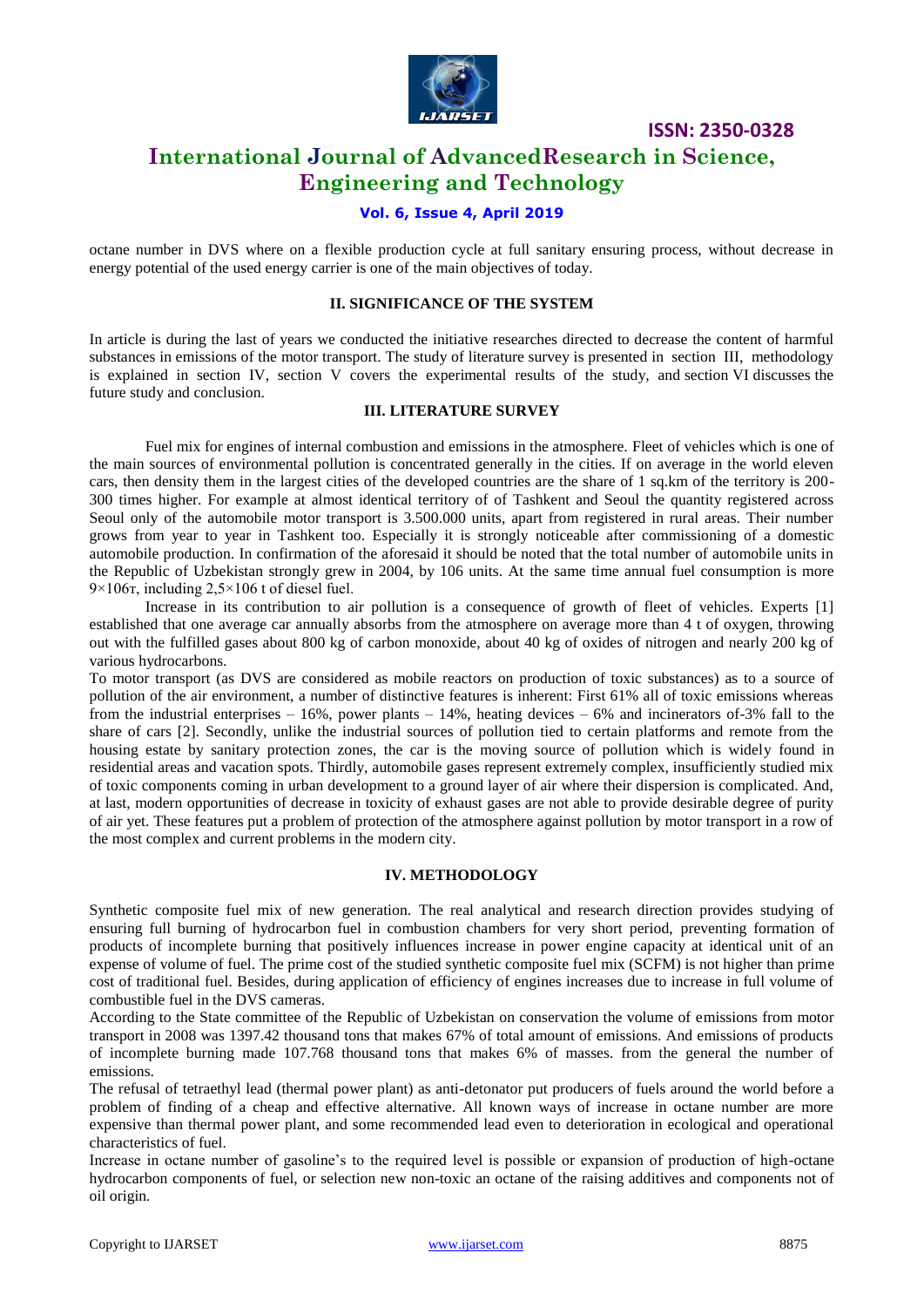

# **International Journal of AdvancedResearch in Science, Engineering and Technology**

# **Vol. 6, Issue 4, April 2019**

 In modern conditions for domestic fuel industry most we accept the second way therefore now in our country the question of development of effective, inexpensive and environmentally friendly high-octane additives more than ever is particularly acute. Long-term experience of use of various classes of anti-detonators showed that the most perspective are oxygen-containing connections – oxygenate (filched derivatives, etc. oxygen the containing substances).

Experiments about an octane were conducted by the raising additives on the basis of alcohols in the Republic of Uzbekistan for a long time, however the offered developments have only prescription character, and researches are directed to decrease in the known shortcomings of alcohol-containing fuels, such as phase stability, corrosion aggression, etc.

Development of high-octane petrol compositions with addition of aliphatic alcohols and their mixes in the form of their derivatives meeting modern requirements of GOST on the decision which present scientific and analogical and technological information is directed is on today's one of necessary is paramount important questions. For achievement of a goal a number of scientific and technical tasks from which the following is the most important was solved:

- the analysis of anti-detonation efficiency of individual aliphatic alcohols and their derivatives in Tax Code fraction - 78 ° C of straight-run gasoline and a reformate, and finding of the additives giving the greatest gain of the lake of h with development of technology of definition of an optimum way of dehydration of oxygen-containing additives.

- stay optimum oxygenate the additive showing high an octane the raising ability and resistance to stratifying in composition with gasoline;

- development of structure of oxygenate-petrol composition for receiving the high-octane fuel conforming to modern requirements of the specifications and technical documentation.

 On the basis of the carried-out analytical research works the synergetic effect an octane of the raising properties for the first time is found at joint presence at fuel composition of hydrocarbons from oxygenate.

 It is established that the dependence of pressure of saturated steam of composition of Tax Code fraction - 78 ° C of straight-run gasoline (C3-C6) from oxygenate from concentration has the extreme character caused by formation of an azeo-trop. The provision of a maximum of the curve displaying this dependence corresponds to contents of the oksigenat and fluctuates in the range of 5-15% about. also depends on concentration of individual hydrocarbons as a part of a petrol component. At the small content of aromatic hydrocarbons in gasoline of the lake of h mix considerably exceeds additively. With increase in content of aromatic hydrocarbons the mixture octane number at first approaches additive, and then to become below it.

 It is shown that achievement of temperature of turbidity of o oxygenate containing fuel established by standards does not demand deep degrees of the added component. On the basis of the conducted researches the structure is picked up and the pilot pilot lot of automobile gasoline which is used as AI-92 brand gasoline replacement is released. In our case instead of pure ethanol the ethanol concentrate as a part of products of pyro-condensate of bio-plant material, in particular in a liquid part of products of pyrolysis of a cotton stalks is applied.

The choice of oxygenate was based on their properties and opportunities of their production. Methyl alcohol has the highest anti-detonation properties. Ethanol - the most mass product among aliphatic alcohols. Isobutyl and isopropyl alcohols besides of the properties possess also stabilization action in relation to alcohol-petrol mixes. Therefore it was represented necessary to estimate their anti-detonation effect as separately, and at mixes with other alcohols.

The fact described in literature that paraffin has the worst dissolving ability and the best acceleration performance to alcohols, and aromatics opposite became the basis for the choice of petrol components. Fraction of straight-run gasoline for 82,3% of masses-from paraffin hydrocarbons, and reformate for 62,8% of masses consists of connections of an aromatic series. Therefore the chosen petrol components will be extreme cases of solubility and anti-detonation efficiency of alcohols among components of commodity gasoline's. At the same time gasoline's straight-run and reforming make the main share in petrol fund, 11 and 54% about respectively.

Octane numbers (the lake of h) of basic oil products and fuel compositions decided on single-cylinder motor installation in accordance with GOST 8226-82 (a research method) and GOST 511-82 (a motor method), a calculation method on use IK- spectroscopy on the IROX-2000 analyser. Determination of moisture content of the oxygenate was carried out by culonometric titration. Temperature of turbidity was determined on the low-temperature KRIO-VT thermostat in accordance with GOST 5066-91.

Anti-detonation efficiency of alcohols and their mixes in Tax Code fraction - 78 ° C of straight-run gasoline and gasoline of catalytic reforming

Showed researches that the anti-detonation efficiency of individual aliphatic alcohols is located among methanol> ethanol> isopropanol>isobutanol. We believe that such dependence is explained by the mechanism of anti-detonation effect of alcohols. It is known that the detonation in the engine of the car has the radical chain mechanism. Alcohols have the high resistance to reactions of radical splitting decreasing with M.'s increase of mass of alcohol. At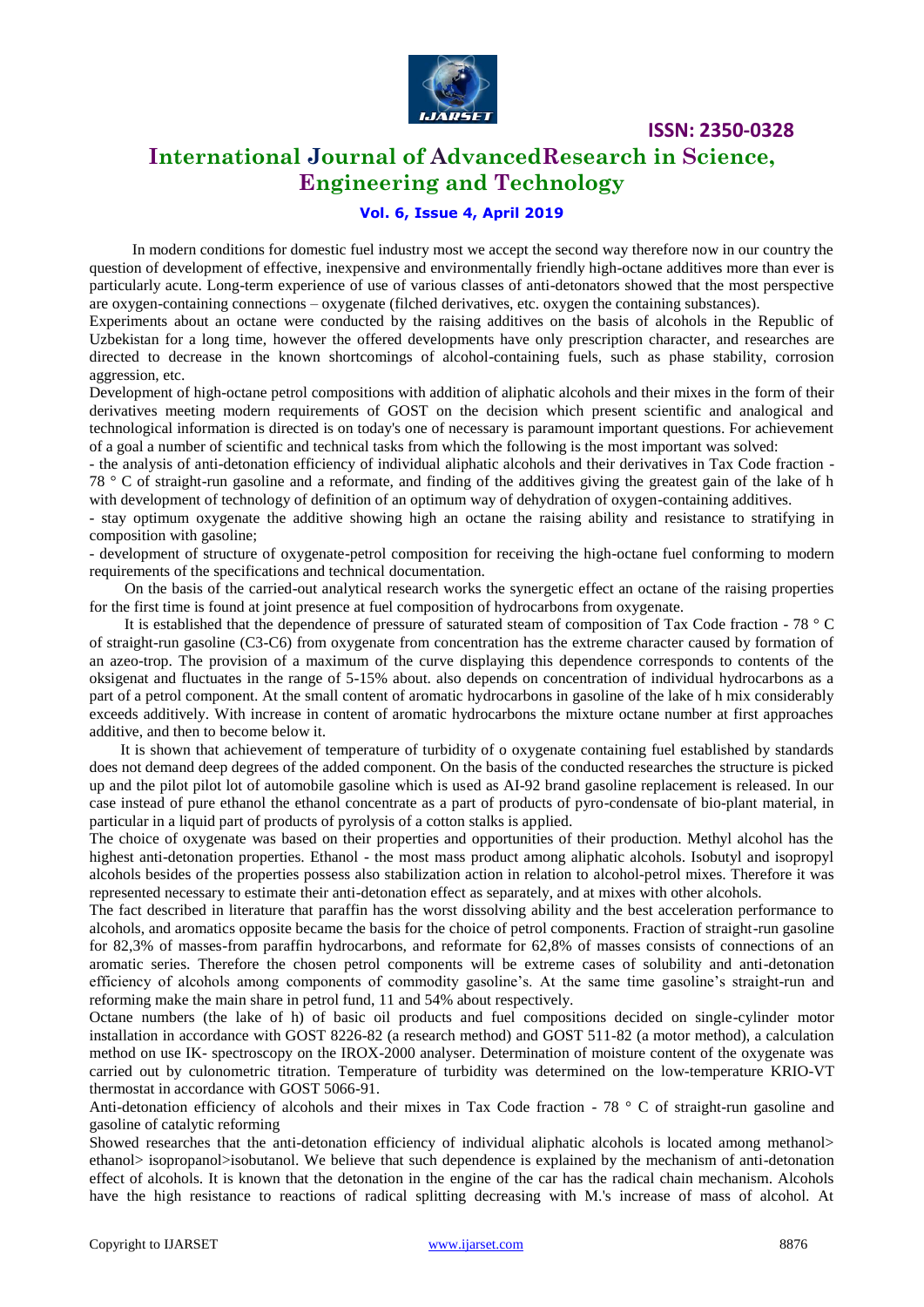

# **International Journal of AdvancedResearch in Science, Engineering and Technology**

# **Vol. 6, Issue 4, April 2019**

compression in the engine there is a structuring a system as a result of which alcohols, possessing as a part of a molecule hydroxyl group, can shield the most active radical IT'. Influence of functional group also decreases with increase in a hydrocarbon radical. Therefore also the anti-detonation efficiency of aliphatic alcohols will go down with increase in mass of a molecule.

#### **V. EXPERIMENTAL RESULTS**

Comparison of the results characterizing distribution of detonation firmness of the blank reformat and its composition from 10% about.theoxygenate, shows that addition of the oxygenate to a reformat not only raises it O.Ch., but also improves distribution of detonation firmness on fractions that allows the engine to work evenly in all modes of its operation. The main focus was directed to a research of anti-detonation efficiency of mixes of oxygenate. For specification of parameters mixes were made: "Ethanol Methanol", "Ethanol Isopropanol" and "Izobutanol Ethanol" in ratios 1:2, 1:1 and 2:1 on weight. Mixes added in the number of 5, 10 and 20% about. The best anti-detonation efficiency Tax Code fraction -  $78 \degree$  C of straight-run gasoline has, and in case of the reformat on absolute value the mix "Ethanol Methanol" possesses, and with reduction of content of methanol in it the efficiency decreases. The smallest gain of octane number shows the mix " Isobutanole Ethanol", and "Ethanol Isopropanol" has intermediate value. In two last cases with reduction of content in ethanol mix the anti-detonation efficiency decreases.

Proceeding from the received results we assumed mutual influence of several oxygenate at their joint presence at oxygenate contain fuel. For confirmation of the assumption we carried out comparison of real and settlement gains of O.Ch., and calculation was made by the rule of additively on the basis of experimental data on its gain for the individual alcohols received by us during the previous researches. Comparison showed that at all cases there is a positive (synergetic) effect of mixture of alcohols.

 The received results showed that, the size of synergetic effect increases with increase in content of oxygenate mix in fuel composition. Comparing various mixes among themselves, it is possible to note the next moments: for the oxygenate of mixes the optimum ratios (showing the greatest value of synergetic effect) are identical both in a case with straight-run gasoline, and in a case with reformat. For the mix "Ethanol Methanol" an optimum ratio 1:1, "Ethanol Isopropanol"-2:1 and "Isobutanoleethanol" - 1:1. However if to arrange them in ranks on decrease in size of synergetic effect, then they will differ for compositions with a different hydrocarbon basis. For compositions on the basis of NK-78 fraction of straight-run gasoline, that is gasoline of the paraffin basis, the sequence looks so: "Ethanol Isopropanol". Researches showed that the method offered by us is suitable for industrial conditions, allows to receive oxygenate the set purity without consumption of toxic or expensive reagents and to reduce competitive adsorption, reducing, thus, ethanol losses. Phase stability of oxygenate-petrol compositions with mixes of alcohols was in addition studied. This

research was conducted by us on NK-78 fraction of straight-run gasoline at addition of mixes of alcohols to it "Ethanol: Alcohol", investigated by us earlier on octan ability, in number of 10% about. (Table-1.) **Table-1**

#### **Gain of the lake of h due to mutual influence of alcohols in reformat compositions with mixes of alcohols**

| No           | Composition of composite fuel<br>mix | Value of octane number (motor method) at<br>concentration of the oxygenate, % about |     |     |
|--------------|--------------------------------------|-------------------------------------------------------------------------------------|-----|-----|
|              |                                      | 5                                                                                   | 10  | 20  |
| $\mathbf{1}$ | Ethanol – methanol – $1:2$           | 0.6                                                                                 | 1,2 | 1,6 |
|              | Ethanol – methanol – 1 : 1           | 0.6                                                                                 | 1,1 | 1,7 |
|              | Ethanol – methanol – $2:1$           | 0,6                                                                                 | 0,6 | 1,1 |
| 2            | Ethanol – isopropanol – 1 : 2        | 0.4                                                                                 | 0,6 | 0,8 |
|              | Ethanol – isopropanol – 1:1          | 0,5                                                                                 | 1,2 | 1,5 |
|              | Ethanol – isopropanol – 2:1          | 0.6                                                                                 | 0.9 | 1,6 |
| 3            | Ethanol – isobutanol – 1 : 2         | 0,5                                                                                 | 0,6 | 0,8 |
|              | Ethanol – isobutanol – 1 : 1         | 0,4                                                                                 | 1,0 | 1,3 |
|              | Ethanol – isobutanol – 2 : 1         | 0,4                                                                                 | 0.7 | 1,1 |